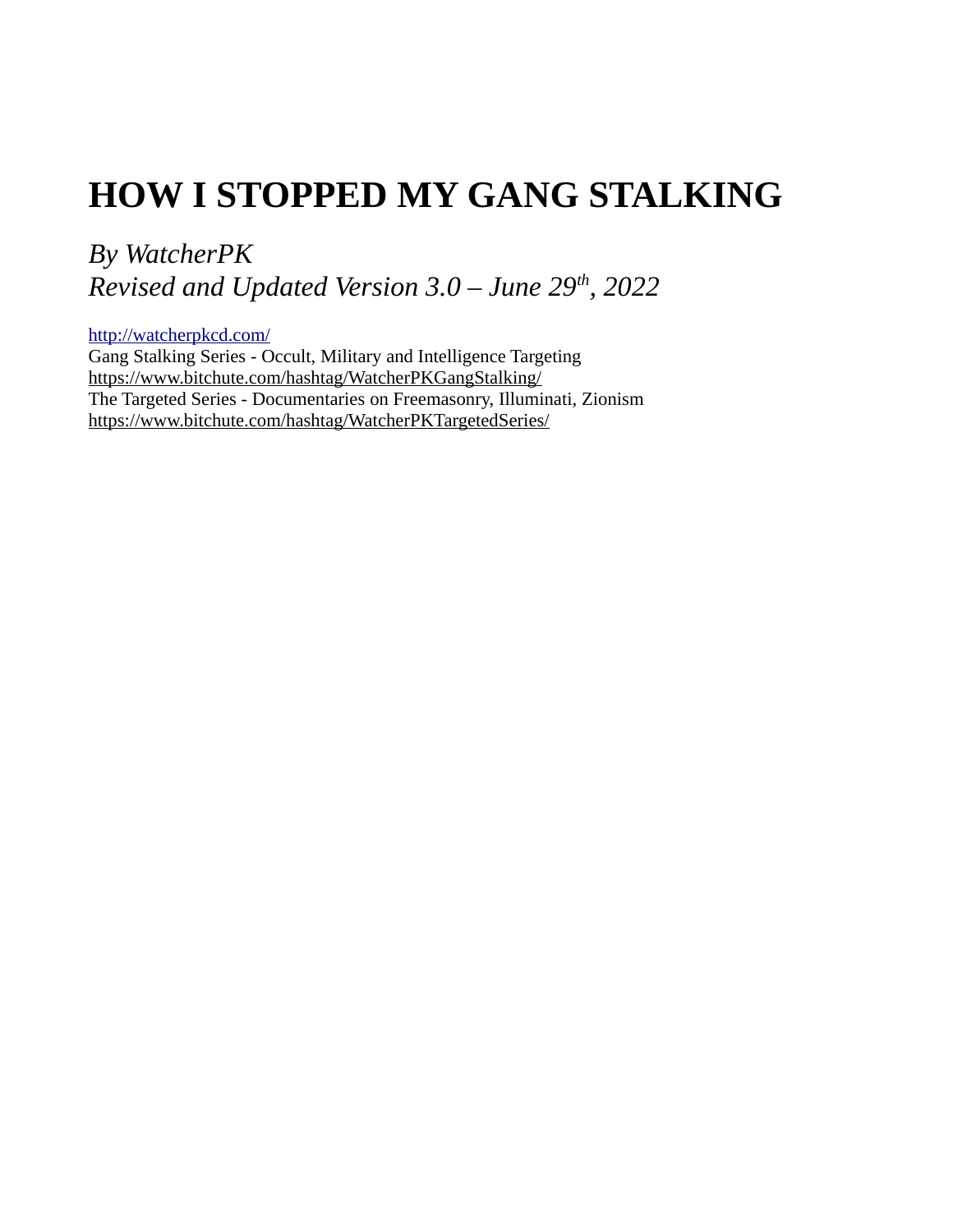# **1. My Gang Stalking Story**

The earliest knowledge I have of my ancestors being targeted was the targeting of my greatgrandmother in Russia. She had to flee Russia due to the Jewish Bolshevik Communist Revolution. She ended up coming to America. This was not necessarily a TI (targeted individual) issue this was a issue of Jewish Revenge against the Pale of Settlements with a nation-wide ideological targeting. (See the book 200 Years Together by Solzhenitsyn and/or the book Behind Communism by Frank L. Britton)

200 Years Together by Solzhenitsyn [http://watcherpkcd.com/Centuries/Aleksandr%20Solzhenitsyn%20200%20Years%20Together](http://watcherpkcd.com/Centuries/Aleksandr%20Solzhenitsyn%20200%20Years%20Together%20Russo-Jewish%20History.pdf) [%20Russo-Jewish%20History.pdf](http://watcherpkcd.com/Centuries/Aleksandr%20Solzhenitsyn%20200%20Years%20Together%20Russo-Jewish%20History.pdf)

Behind Communism by Frank L. Britton [https://www.texemarrs.com/e\\_book\\_cart.html](https://www.texemarrs.com/e_book_cart.html)

My mother was targeted by a person from a free-Masonic family. This happened when I was about 7 years old. The person who was in this freemason family ended up seducing my birth father and becoming my step-mother. I have no contact with my father or step-mother at this time due to this issue of targeting. My step-mother has a Cluster B-type personality disorder and is a sociopath. Soon after my father divorced my mother we had Mexican gangs coming to our house and using binoculars to intimidate us while drinking beer at the end of our driveway.

In 2004 when I began attending college in California I was urged by a college professor to look into the issue of Iran Contra which I had mentioned in a paper I had written for a political science class on the government structure and history of the nation of Iran. After I began looking into information online concerning Iran-Contra I ran across conspiracy websites. About a year later I began to distribute, on the college campus, DVD video disks I created on the topics of 9/11 False Flag, SRA (Satanic Ritual Abuse) and Bohemian Grove. During this time I was contacted by police detectives who would come to my house randomly and inquire about vehicles I owned and suggest I was involved in criminal activity. I was not. I also was detained one time and handcuffed by a military soldier and undercover police officer who were traveling together. They had claimed that I looked like someone who had committed a crime locally and that I fit the description of the suspect. I did not commit any crime and was not arrested or charged with any crime. My detainment and handcuffing occurred about a few hundred feet from campus and I was seen by hundreds of people getting patted down. I believe all of these issues I had in college were connected to my handing out of DVDs on campus exposing the truth. I also had the issue with police harassment during this time and police cars following me around.

In 2015 I was poisoned with a nerve agent and was transported to a Level 1 trauma center to receive care. I obtained flaccid paralysis when I was under the effect of the gaseous material. I am not going to say which city this was in, but it was in the United States. These people are still after me. A few moments after I had been exposed to the nerve agent I witnessed a yellow Jeep traveling down the road. I believe this was to anchor the event with a car and color (yellow) they could use in the future.

After 2015 I moved to the central part of the United States. I have been targeted with street theater, red and black cars, yellow cars to remind me of my poisoning, directed conversation, color and noise harassment, and remote neural manipulation where I have involuntary muscle movements and gang stalking. I believe my targeting is largely due to my activism against the New World Order.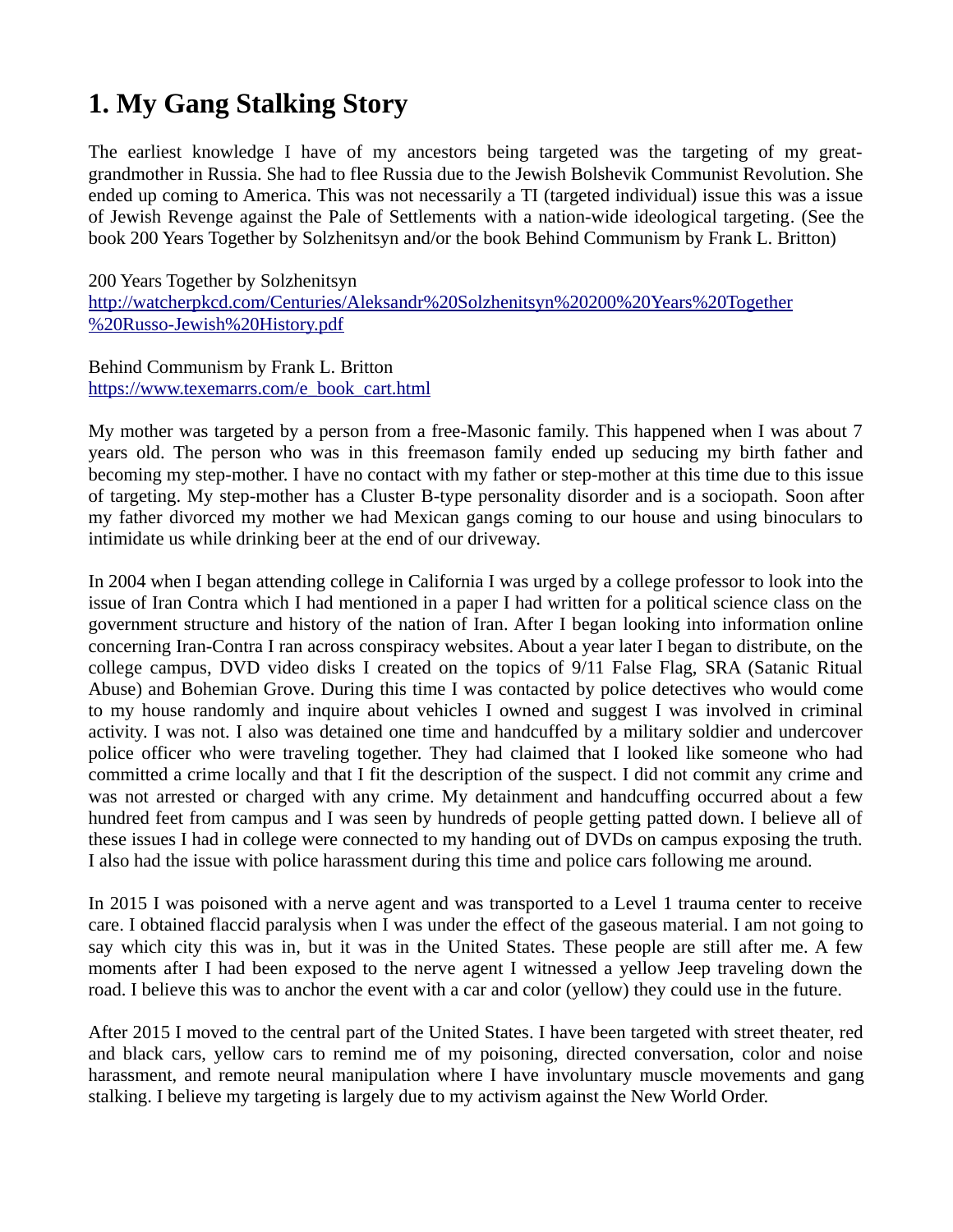# **2. My Theory on Gang Stalking's Purpose**

First it would be good for me to describe who in my opinion is targeted and for what reason:

- Coming into contact with a Illuminati bloodline family and getting on their wrong side. Coming into contact with an occult/fraternal organization and getting on their bad side. Leaving the adult film industry, attempting to leave an occult organization, leaving the music industry or Hollywood over ideological differences (ie Isaac Kappy)
- Political activism and free speech activity running counter-current to the NWO agenda (ie oppose Covid narrative, 9/11 narrative, Great Reset opposition are modern examples, opposition to Pedophilia, Zionism, etc.)
	- Activism includes posting videos to video sharing sites, making comments on video sharing sites; engaging in journalism online, in print, on TV; canvasing neighborhoods with advertisements/pamphlets alerting them about the NWO/ZOG; going onto radio programs and conducting interviews or giving interviews; talking to family members about the NWO or contacting friends and family by postal mail, SMS text message or in person and informing them about the NWO; buying books on the NWO or selling books on the NWO; engaging in political activism by attending or organizing a political party, protest movement, giving presentations to groups of people, opposing legislation in your parliament or congress, etc
- Being someone with no family or friends and is not socially connected, low income and can be isolated for technological exploitation and experimentation (remote neural monitoring and remote neural/physical experimentation)
- Being someone who knows government secrets they should not know, enemy of the state, whistleblower
- Being someone involved in academic disciplines on the PHD-level that crossover into CIA/SAP (special access project) black/grey projects technology systems and/or weapons systems and do not want to go along with the program, oppose the weaponization of their research
- Being a member of an indigenous people's race and having the national government exploit your land or resources for housing foreign troops, conducting illegal operations on your tribal land thus bypassing the constitution, human trafficking indigenous children

Helter Skelter was described by John Todd as the witchcraft term where all the opposition to the Satanic/Jewish Utopia (aka New World Order) will be collectively killed in one large event. I believe the gang stalking program is the Helter Skelter program he talked about. You can find the audio lecture tapes of John Todd on my website liked to on the first page of this document. On my website it is under the Illuminati section about mid-way on the site. There are 12 individual MP3 files in total.

#### <http://watcherpkcd.com/Illuminati/John%20Todd%20Tape%201A.mp3>

Cheryl and Lynn Hersha talked about prepping for the Helter Skelter event and being trained as mind control operatives for this program in their book called Secret Weapons. At the time of this writing the Kindle version is not available and the book is out of print.

<https://www.amazon.com/dp/B00BSEQMXG/>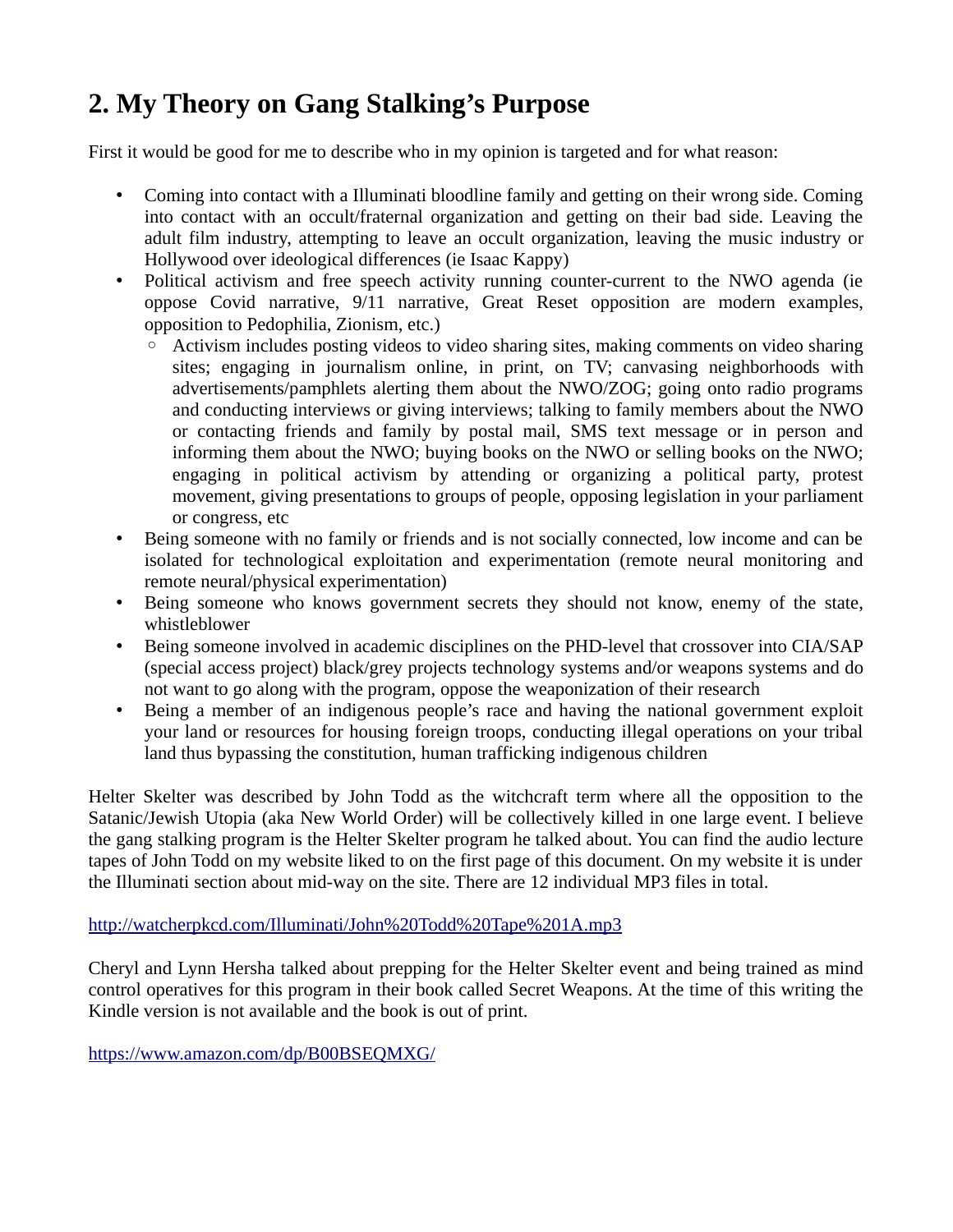Russ Dizdar talked about the Helter Skelter in his Black Awakening Satanic Super Soldiers Book. This book at the moment is out of print but if you go to BitChute and search for Russ Dizdar you can find his video lectures and interviews.

### <https://www.bitchute.com/search/?query=russ%20dizdar&kind=video&sort=new>

Fritz Springmeier and Al Cuppett in his book Straight from the Joint Cheifs talked about the FEMA lists the Red, Blue and Yellow lists. The red list is the kill list of the New World Order of citizens to be killed a few weeks ahead of a martial law event or continuity of government event. Notice I said "before a continuity or martial law event" meaning it is a False Flag which has been pre-scripted and pre-planned. Supposedly these people will be rounded up around 3-4 AM and taken to a detention facility and killed. The blue list is the re-education list to be put under sedative mind control and reprogrammed before being released. This is MKULTRA mind control on the blue list. The yellow list are the rest of America who will just go along and do whatever they are told by the government. FEMA also maintains the Main Core Database. To learn more watch my documentary on the Digital Dossier. Main Core is not the only database or list or watchlist there are others called TIDE, the FBI Index, the Disposition Matrix and the Guardian Threat Tracking System.

Target Acquisition of Gang Stalked Individuals The Digital Dossier - New Version <https://www.bitchute.com/video/0aHHRIw0j0q2/>

[https://en.wikipedia.org/wiki/Patriot\\_Act](https://en.wikipedia.org/wiki/Patriot_Act) [https://en.wikipedia.org/wiki/USA\\_Freedom\\_Act](https://en.wikipedia.org/wiki/USA_Freedom_Act) [https://en.wikipedia.org/wiki/Domestic\\_Security\\_Enhancement\\_Act\\_of\\_2003](https://en.wikipedia.org/wiki/Domestic_Security_Enhancement_Act_of_2003) <https://en.wikipedia.org/wiki/ECHELON> [https://en.wikipedia.org/wiki/List\\_of\\_government\\_mass\\_surveillance\\_projects](https://en.wikipedia.org/wiki/List_of_government_mass_surveillance_projects) [https://en.wikipedia.org/wiki/NSA\\_warrantless\\_surveillance\\_\(2001%E2%80%932007](https://en.wikipedia.org/wiki/NSA_warrantless_surveillance_(2001%E2%80%932007)) https://en.wikipedia.org/wiki/Guardian (database) https://en.wikipedia.org/wiki/National Security and Homeland Security Presidential Directive [https://en.wikipedia.org/wiki/Disposition\\_Matrix](https://en.wikipedia.org/wiki/Disposition_Matrix) [https://en.wikipedia.org/wiki/FBI\\_Index](https://en.wikipedia.org/wiki/FBI_Index) <https://en.wikipedia.org/wiki/PRISM> [https://en.wikipedia.org/wiki/Terrorist\\_Identities\\_Datamart\\_Environment](https://en.wikipedia.org/wiki/Terrorist_Identities_Datamart_Environment)

America and other nations have been group targeted. Examples of group targeting include the 9/11 False Flag to get us into the Iraq and Afghanistan Wars. Targeting aimed at eliminating our second amendment is carried out by people put under mind control and released in a Masonic scene to justify the elimination of firearms by orchestrating a mass casualty event. John Kennedy was targeted for assassination (shot in his face at point-blank range by his driver). The Federal Reserve was a communist targeting of our nation's finances. It was a weaponization of interest rates through the Federal Open Market Committee to ensure we never have a stable valuation of the dollar.

The nation is targeted through brainstorming organizations called think tanks. The main Democrat think tank is the Council on Foreign Relations. The main Republican think tank is the Council on National Policy. The global think tanks at the moment are the Bilderberg Group and the World Economic Forum. These group all brainstorm the targeting of our nation's law systems, culture, economy and future warfare for the benefit of the New World Order (Zionist Occupied Government).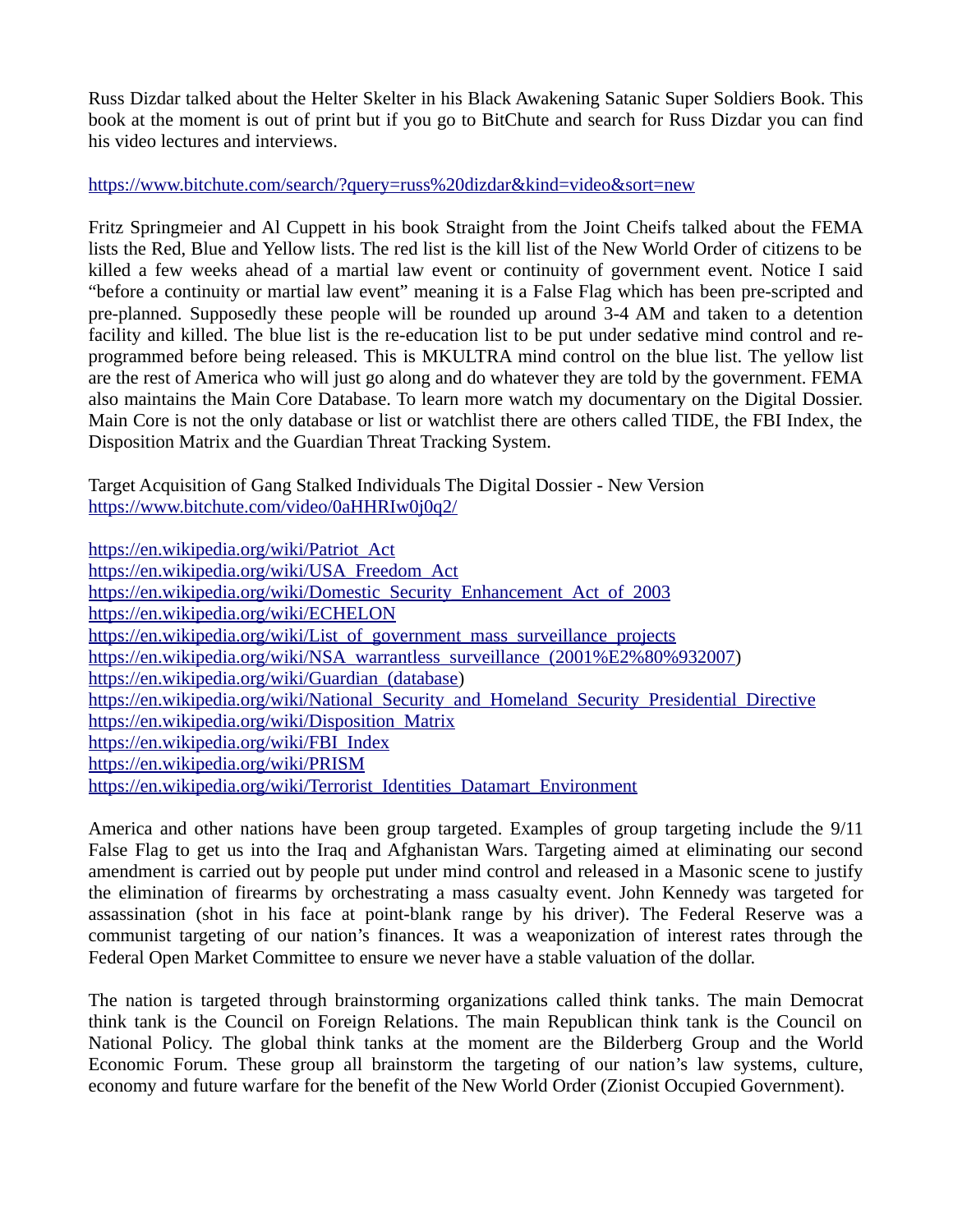The ADL (anti-defemation league) has weaponized the knowledge known by conspiracy researchers as a form of racism. Knowing what these people are up to is not racism it is information. The Jews are internationalists which is equivalent to global communism the same thing as the United Nations.

1666 Redemption Through Sin: Global Conspiracy in History, Religion, Politics and Finance <https://www.amazon.com/dp/B00XT2LB1I/>

[Andrew Carrington Hitchcock The Synagogue of Satan](http://watcherpkcd.com/Zionism/Andrew%20Carrington%20Hitchcock%20The%20Synagogue%20of%20Satan.pdf) [http://watcherpkcd.com/Zionism/Andrew%20Carrington%20Hitchcock%20The%20Synagogue%20of](http://watcherpkcd.com/Zionism/Andrew%20Carrington%20Hitchcock%20The%20Synagogue%20of%20Satan.pdf) [%20Satan.pdf](http://watcherpkcd.com/Zionism/Andrew%20Carrington%20Hitchcock%20The%20Synagogue%20of%20Satan.pdf)

[Michael Higger 1932 The Jewish Utopia](http://watcherpkcd.com/Zionism/Michael%20Higger%201932%20The%20Jewish%20Utopia.pdf) <http://watcherpkcd.com/Zionism/Michael%20Higger%201932%20The%20Jewish%20Utopia.pdf>

The Jewish Utopia is spoken of all throughout the Old Testament and New Testament. The bible is a form of Jewish witchcraft. This is why the bible says the Jews will "inherit the earth." This is why they say 144,000 of them will live in Zion in Revelations. The Jewish Utopia is equivalent to the New World Order and is equivalent to what the bible says is the "inheritance" of the Jewish People ("God's Chosen People"). The bible is a book of evil spells disguised as something beneficial to believe. This may throw some people off but this is what I believe is the truth about the bible. All of the authors except Luke were Jewish. It has been suggested that the creation of Jesus was a trick to get the Roman government to adopt their religion as a form of cultural subterfuge.

### <https://www.biblegateway.com/quicksearch/?quicksearch=inherit&version=KJV>

I actually don't hate anyone. The reality is the Illuminati which is the occult ideological basis for the gang stalking program is the glue the framework that holds all of these various organizations together. I have a friend in military intelligence and they said that decades ago the military sent out employees to perform what is called a intelligence collection request which is basically a interview conducted where a military intelligence employee asks the interviewed subject a set of questions and records their answers. This person told me that back in the day when they had performed this request on some secret society groups they eventually interviewed a Jewish person and the question was asked "Who created the Illuminati?" The answer the Jewish person gave was that the Jews "created the illuminati so that people would like their race better." This is a true story. When they say the creation of these groups was a "group evolutionary strategy" that's exactly what it is. For the Jews the gang stalking program and the Illuminati are connected to their survival as a people.

The Illuminati is the glue that holds these various occult and other groups together because it is a set of practices which bind the occult together although they may have different rituals and practices and beliefs between the various member organizations. Communism was started by Moses Mordecai Levy (Karl Marx) because they wanted to usher in their utopian model of a Ideal Messianic Jewish Nation State. The gang stalking program is a Tri-Lateral agreement between 1) the occult groups 2) the military 3) the intelligence community. Some people call a combination of all these three groups to be the "National Security State," and that's exactly what it is. Various organizations such as the Satanic Brotherhood, Witchcraft, Wicca, Freemasonry, Voodoo, Santeria, Cultural Spiritism groups, Protestantism and Catholicism along with Orthodoxy are all tied into a single global control system run by the illuminati. Gang stalkers are essentially National Security actors meaning that when they get commands from the national security state they are broadly speaking enacting a script or what can be seen as a movie set production against their targets. Some people call it a "scene." Gang stalkers are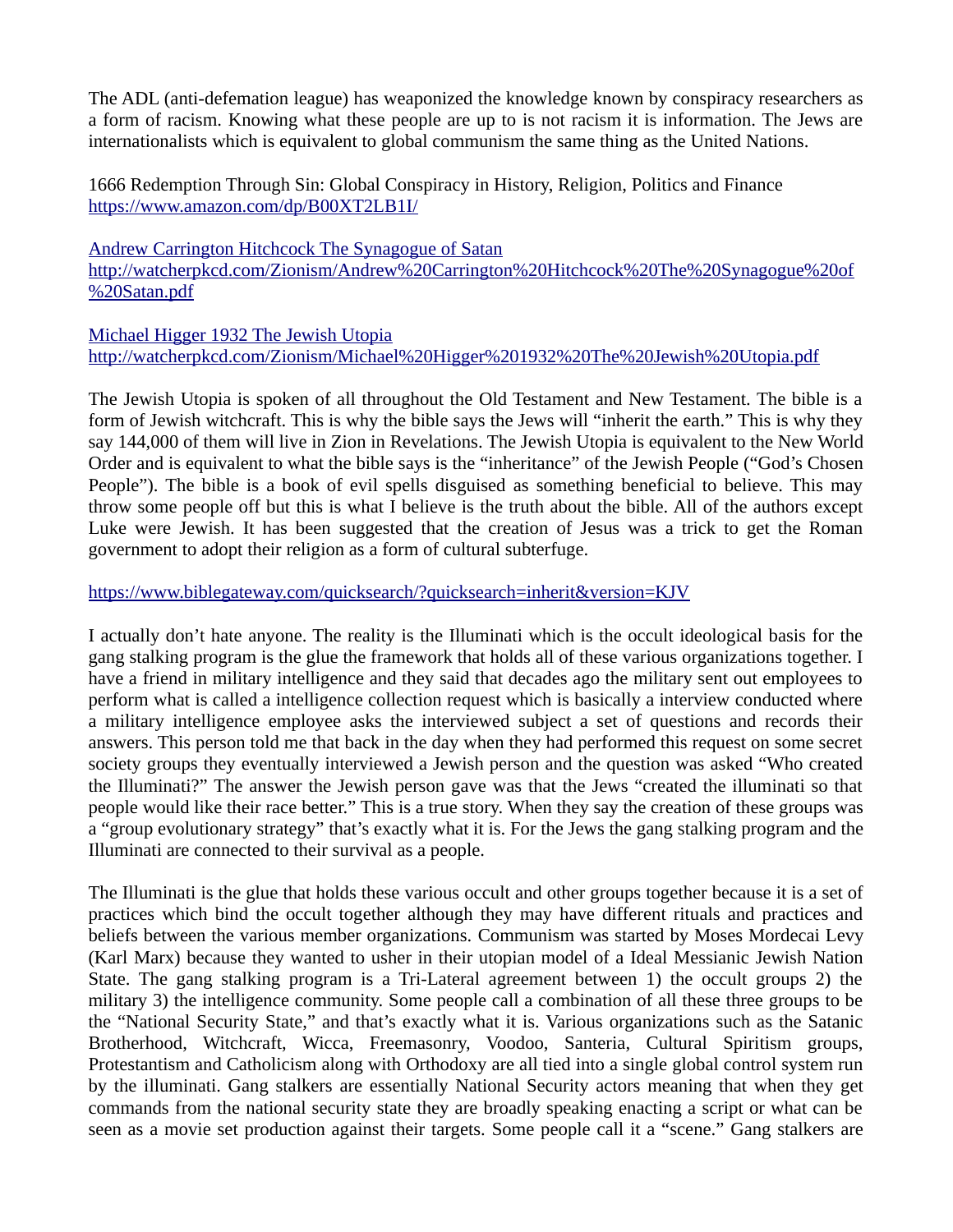actors, surveillance role players and assume the role of crisis actors during mass shootings and false flag events. These people are usually from occult bloodline families where their family has been doing participation in the occult group and gang stalking for multiple generations. This is nothing new to them and their goals of a New World Order are long-term.

If you want my true opinion I actually think the Bible is a form of ancient predictive programming where various Extra-Terrestrial groups (mainly the Sirians and Draconians) laid the foundation for the main characters in this religious space opera, so to speak, being Yahweh, Jesus, Satan and Lucifer. Personally I believe all of these 4 entities are completely fake and fraudulent. I believe that the occult organizations I listed above are all working in concert to see the arrival of a ET invasion and takeover of the planet to be disguised by a religious front as what the Bible describes is the tribulation or armageddon event. Personally I could care less if you are into Christianity, have no opinion or are for or against the teaching lessons. The cultural issues (religion) are the least of our worries next to the National Security State Tri-Lateral agreement described earlier and to a lesser extent our economic issues. If you need further evidence of this National Security State apparatus just visit my website and look at the Introduction Section and the Centuries Section particularly the books by Peter Levenda called Sinister Forces A Grimoire of American Political Witchcraft. Also the Illuminati Section with the books by Nesta Webster and Edith Star Miller will give you an idea of the build-up to the Security State. Also see the externalisation of the heirarchy. President Truman who passed the National Security Act in 1947 was a Shriner Freemason. Do you see the connections yet? There is a reason they want the population of the world on the Georgia Guidestones at 500 million. They are only taking their occult buddies along for the ride and most of us are not coming along with them. Also included in the Illuminati are the various organized crime groups from around the world like the mafias and cartels.

[Nesta Helen Webster 1921 World Revolution The Plot Against Civilization](http://watcherpkcd.com/Illuminati/Nesta%20Helen%20Webster%201921%20World%20Revolution%20The%20Plot%20Against%20Civilization.pdf)

[Nesta Helen Webster 1924 Secret Societies and Subversive Movements](http://watcherpkcd.com/Illuminati/Nesta%20Helen%20Webster%201924%20Secret%20Societies%20and%20Subversive%20Movements.pdf)

[Alice A Bailey 1957 The Externalisation of the Hierarchy](http://watcherpkcd.com/Illuminati/Alice%20A%20Bailey%201957%20The%20Externalisation%20of%20the%20Hierarchy.pdf)

[Edith Starr Miller Lady Queenborough 1933 Occult Theocrasy](http://watcherpkcd.com/Illuminati/Edith%20Starr%20Miller%20Lady%20Queenborough%201933%20Occult%20Theocrasy.pdf)

[Georgia Guidestones Eugenics Rosicrucian Herbert Kersten William Schockley](https://www.bitchute.com/video/RQLumiJUG073/)

We are seeing the decline of the Western Nations slowly and it is fairly upsetting to witness. America still has a constitution (see the Anti-Federalist papers from the late 1700s), but it is not followed. For instance we are not supposed to have a standing army for a period of longer than 2 years, but the courts have never enforced or challenged that (the Army Clause of the Constitution – Aricle 1, Section 8, Clause 12). The National Security State Tri-Lateral organizations are literally tip-toeing / sneaking illegally against the Constitution and the majority un-awake citizen population **to create a breakaway civilization run at the higher levels by agreements they have made behind American's back with Extra-Terrestrial civilizations and empires for the ultimate benefit of people who agree to accept and only follow all the desires, commands and orders of the New World Order managers and councils**. [The term New World Order comes from Fabian Socialist H. G. Wells in his book called New](http://watcherpkcd.com/Centuries/H%20G%20Wells%201940%20The%20New%20World%20Order.pdf) [World Order which can be found on my website.](http://watcherpkcd.com/Centuries/H%20G%20Wells%201940%20The%20New%20World%20Order.pdf) Wells wrote in that book that "countless people will hate the New World Order and will die protesting against it." That quote is the purpose and mission of the National Security State agreement between the occultists, military and intelligence agencies. That is why the [United States has a huge information classification paradigm](https://en.wikipedia.org/wiki/Classified_information_in_the_United_States) because it is a hierarchical control system modeled after what secret society occult groups already do – secret knowledge.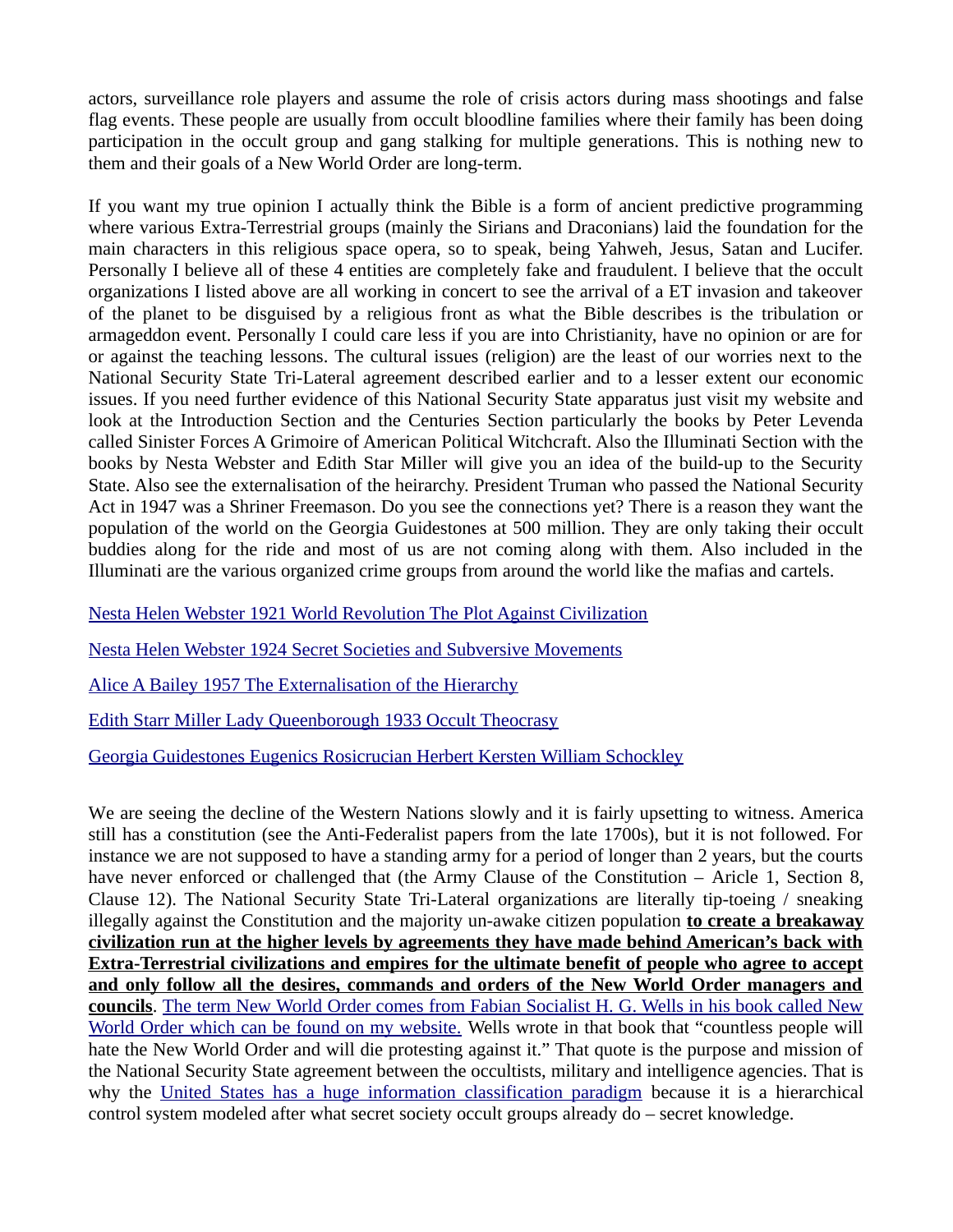There's nothing wrong with the US constitution we just need to eliminate what people call the National Security State, then work on economics, and then cultural issues. Acceleration stuff is just fed-op 4chan. People don't realize there is a set of forces operating in our solar system put int place by ET races to magnetize people into either Satanism or Christianity. This is like a AI magnetic field that interacts with your thoughts. That's why when you read the bible it's actually a form of witchcraft because the words and this "Yahweh" attraction force begin to operate to put you under mind control (Calvin called this Irresistible Grace). It works the same way for Satanism when you say read a book like the Satanic Bible (Howard Stanton Levey) there is a mind control electro-magnetic attraction force that operates against your Reason to pull you into the belief system. Both sides of the attraction force operate as a form of mind control put in place by ETs from Sirius, which is why the masons worship Sirius / Da'at and the authors of the kabbalah talk about Sirius / Lucifer / Etherics / Emanation. People don't really have a clue what this religion stuff is about. Eretz Israel is the payoff for Jews going along with this Sirian ET space opera Bible script. I've been doing conspiracy research since 2004 and at the moment I believe this is actually the reality of things. See the book Yahweh Conspiracy by John Vujicic (available on Amazon and Lulu). Also want to say that I am not a Kabbalah person I hate this shit and wish all of it would permanently stop forever.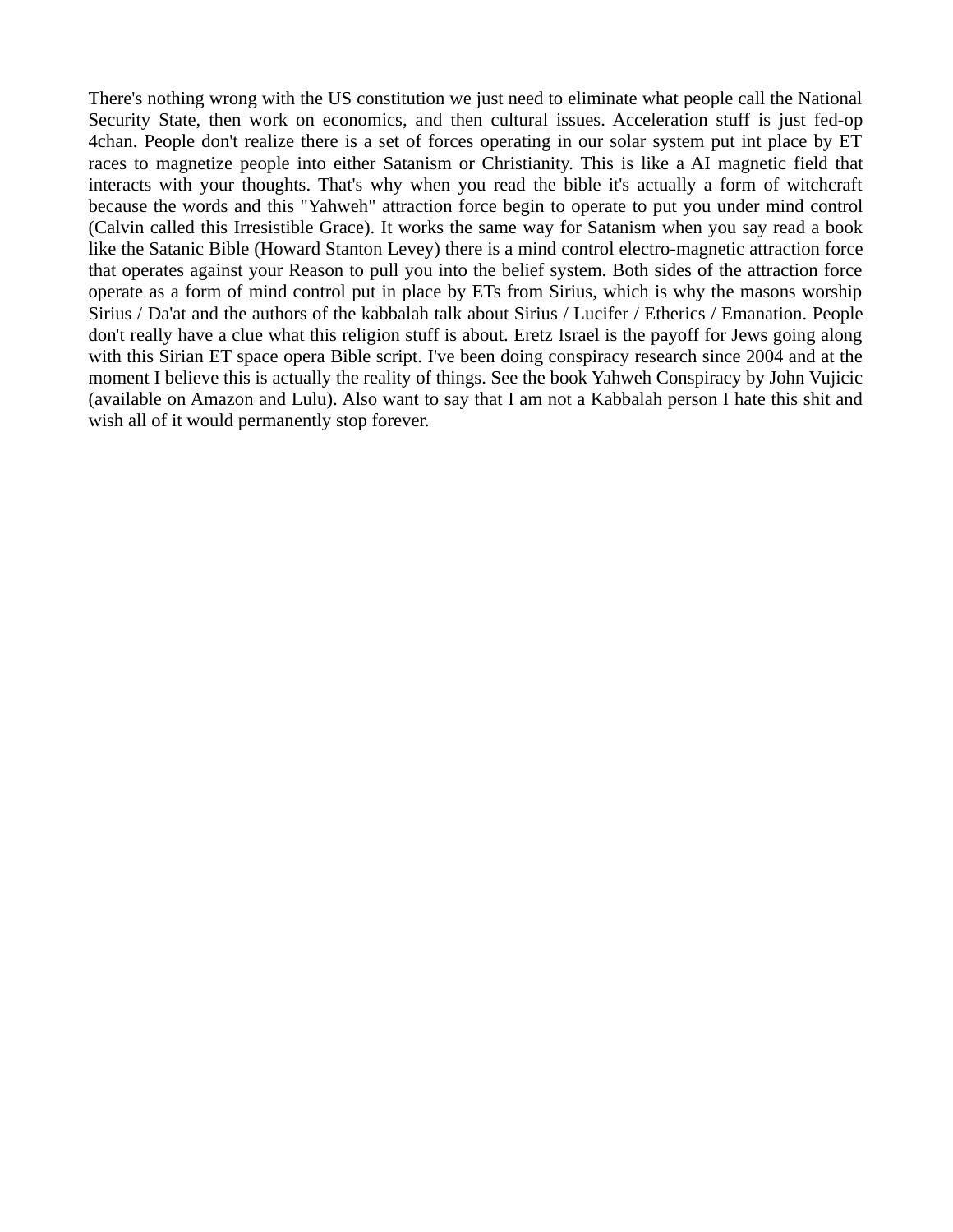#### **>>>> GRIEVANCES AGAINST THE NEW WORLD ORDER >>>>**

> **MILITARY AND INTELLIGENCE AGENCIES** - These need to be eliminated globally and a planet-wide stand down needs to occur and permanent cease fire. The intelligence agencies provide the targeting data for the ultimate trigger pull of the military. This includes security and defense contractors, intelligence classification levels including black/grey SCI, and the 5 Eyes gang stalking and organized harassment program. Also to be eliminated would be the weaponization of the electromagnetic spectrum, frequency weapons, neurological weapons, biological warfare (Lyme disease/Plum Island, AIDS, Covid), the weaponization of the ionosphere weather weapons, HAARP, Chemtrails, Planetary Terraforming for ET races. There needs to be a massive return to diplomacy between nations rather than targeted warfare. Perpetuation of the narcotics trade, human trafficking. The targeting of political activists wanting to self-organize their own government in a democratic fashion. Engaging in medical and human experimentation against weak populations and groups (MKULTRA). FEMA concentration camps. DHS/CIA/FBI/NSA watchlists and kill lists. False flag mass shootings, terrorist attacks, biological agent releases, assassinations, extra judicial killings, bypassing the due process clause of the constitution (investigation/denying rights/punishment without a warrant or court conviction). Mass surveillance, software/hardware backdoors, internet backbone wiretaps, intelligence agency data collection of private information (cell phone location data), ecological warfare (developing biological parasitism/viruses and releasing into the environment against innocent animals and humans). Information classification and forced public ignorance.

> **ECONOMY AND BANKING** - Fractional reserve banking (credit/loan fraud), Federal Reserve Central Banking, forcing national banks to be member banks of the Federal Reserve system, Federal Reserve Open Market Committee setting bogus interest rates (fraudulent boom/bust cycles), derivatives gambling, usury interest on loans, government spending beyond revenue accumulation, any kind of taxation besides providing for infrastructure/county-town police/emergency services, offshoring domestic/national labor, regional economic partnerships (European Union), calling for consumer behavior changes (Agenda 2030, Sustainable Development Goals, 1995 Rio Earth Conference, claiming climate change is real when it's actually increased solar activity/chemtrails/weather manipulation). World Economic Forum and Bilderberg group claiming humans should rent all their property and calling for global resource rationing in the name of fake climate change. Eco-communism. > **SECRET SOCIETIES AND SUBVERSIVE RELIGION** - Noahide Laws, all groups calling for global government utopias (Zionism/Chabad), Satanism, Occultism, Luciferianism, Witchcraft, Freemasonry, Voodoo, Jewish Witchcraft systems (Christianity, Protestantism, Catholicism, Judaism, Talmud, Old and New Testament, Zohar), ritual human sacrifice, secret hierarchical systems using forced ignorance, the illuminati, Sabbatean-Frankism, Messianism, pedophilia.

> **CULTURAL DEGENERACY AND SATANIC MORALITY** - Hollywood, Music Industry, Sexual Perversion, Spirit Cooking, Incorporating occult/satanic symbology, meaning and signs symbols into cultural entertainment systems (live performances, stage plays, artwork, films, novels/writing/fiction, music). Promoting the demoralization of the youth and mental perversion of children, sexual perversion, Frankfurt School, Communism, Progressive Liberalism, Marxist Ideology, the Jewish control of the media (TV, Websites, Magazines, Newspapers, Radio), importing refugees into Europe and America, calling for the dissolving of cultural identity (racial genocide, replacement). Calling for a nation state to not be the sole expression of a similar ethnic group who are united by a common biological race, language and culture and national boundary. Fabian Socialism, Socialism, Fascism, Communism, National Collectivism.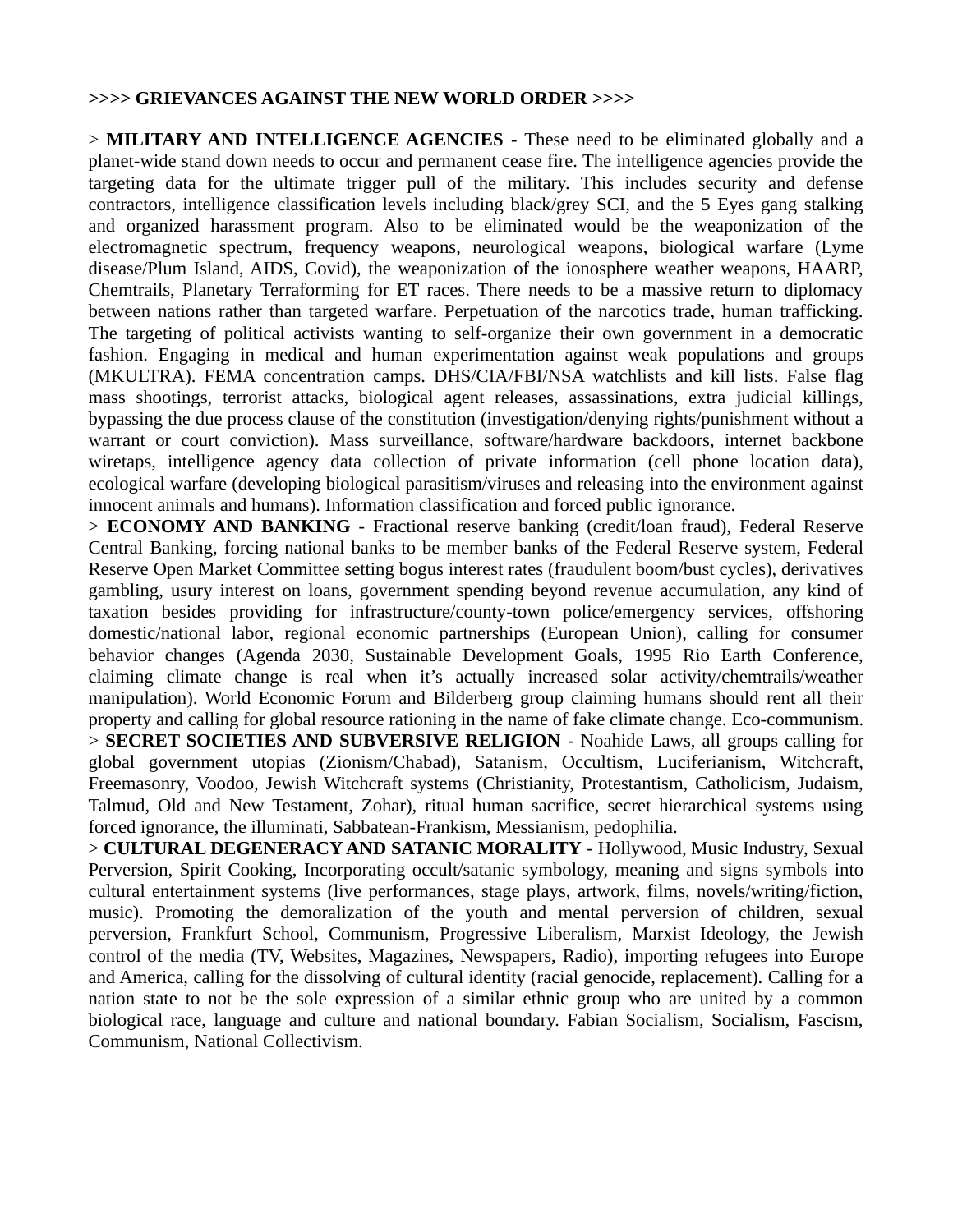# **3. Strategies For Stopping Your Targeted Harassment**

Here are the techniques I have used to mostly stop my gang stalking. My gang stalking did not stop until I adopted most of these techniques. I came up with this list after doing research for a while. I still have issues which may be described as area-wide "canvassing" or "blanketing" where they send out agents to stalk across multiple places I might go during the day. The main thing though is that my synchronizations have stopped where they will make turns while driving the same time I do, etc. They can still make eye contact with your vehicle and phone in a call to their handler to organize your stalking. This is not as efficient though as having you monitored via the NSA/CIA/DHS fusion centers using your cell phone.

- **VPN (Virtual Private Network)**. I recommend Surf Shark VPN. It's as easy as signing up and downloading the app. You can get the application both for your home computer and also cellular phone or smartphone. The application though is mostly useful for your home computer. It is not as useful on your cell phone because you cell phone through the cell towers collects your position (longitude and latitude) despite having a VPN active. When using the VPN software make sure to change the city you connect to at least once a day.
- **Computers and PRISM**. Google and Microsoft were the first backdoor clients to the United States and 5 Eyes intelligence agencies under the Top Secret Program called PRISM. This means that Google and Microsoft gave private access to the NSA to their servers to engage in intelligence materials/data collection. This is carried out against US citizens despite it being illegal under FISA and the due process clause of the constitution (without a warrant). I recommend you ditch anything offered by Microsoft or Google including Windows, Office, G-Mail, YouTube, Android, etc. I suggest you run a Apple computer or Linux computer.
- **Smartphones.** Your smartphone is the main tracking and gang stalking tool the CIA uses to gang target you when you are out in public. It regularly sends the intelligence agencies and their security sub-contractors you position (longitude and latitude), barometric pressure and elevation to their systems. I know a lot of you need to make calls when out in public and are addicted to social media applications. Personally I do not use my phone for any reason except in emergency situations. I keep my phone in a faraday cage bag I purchased from Amazon and leave it off, but with a full charge so if needed I can use it in public to call a tow truck or 911 if a crime happens against me. The CIA and NSA run some kind of TIDE environment terrorist watch list database. FEMA also has the main core database. However this works you need to understand that these agencies profile your behavior based on the movements you make around town when you cell phone is on and actively collecting intelligence data about your movements (tracking your behavior). They put this into a database to profile you and create psychometric profiles (OCEAN psychology profiles) based on where you go and what you do. If you want them to keep off of you when you are out in public don't use your phone and keep it with a full charge, powered off, and in a faraday cage bag.
- **Cash only**. This should be common sense. Tim Shorrock said that FEMA Main Core database contains vast amounts of personal and financial data on millions of American citizens. If you use your debit card or credit card this creates a paper trail they can you to profile and analyze your behavior. If you use cash there is no record of the transaction happening in your bank's computer system. Don't use your phone number at check out or a store loyalty card. Go to my channel on BitChute and watch my Digital Dossier documentary I put together. Then you will see why you need to use cash only.
- **Engage in unpredictability and Evasion** (Counter-Surveillance). Basically this means to be sneaky in how you go about getting around your town. Don't use the same routes to go to work.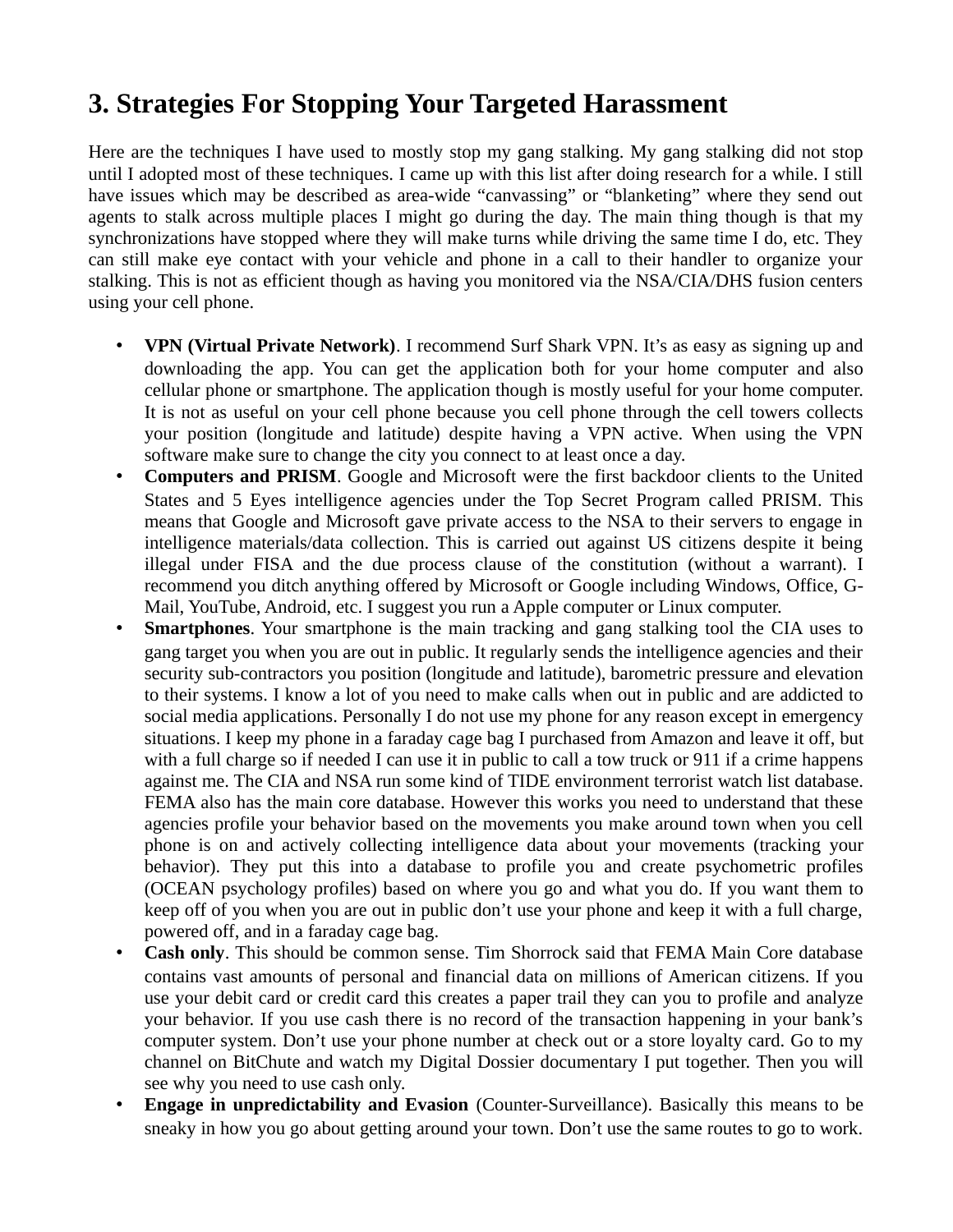Take different roads, freeways, highways and paths to get where you are going. Don't go to the same stores to buy the same things. Have 4-5 grocery stores you go to and alternate between them.

- **Strategic Communications.** If you were selected for the gang stalking program and you believe it may be because you were engaging in activism against the New World Order online you may want to consider a strategy to your activism to help reduce your targeting. This would mean to be scripted to the message, time and date of delivery, etc. to craft your message to your liking instead of engaging in un-coordinated communications. This is actually probably one of the major reasons I have been targeted. I am careful, at least more careful now, about what I say on my channel and what I decide to say, when it's published and timing it more accurately compared to what's going on in the world has helped me reduce my targeting a bit.
- **Defensive Firearms**. This is a no brainer. John Todd said that the person the satanists and witches hated the most back in the 60s and 70s was the preacher Jack Hyles. Hyles was telling Christians to be armed in his sermons. The witches and satanists hated that because they want soft targets for their helter skelter event and several times attempted to assassinate Jack Hyles in his church during a live sermon for telling his congregation to be armed. If you chose to have a firearm at home that is almost a must-have for a targeted individual. The real slippery slope is getting into concealed carry because they can set you up to use your weapon. Really up to you based on your level of training and background wether you want to CCW.
- • [https://en.wikipedia.org/wiki/Jack\\_Hyles](https://en.wikipedia.org/wiki/Jack_Hyles)
- **Geographic Location**. I have heard from people and have also experienced myself that moving your physical location within your home country might have a reduction to your targeting. An extreme form of geographic movement may be to leave the Western nations to some remote place. Nomad Capitalist on YouTube talks about this somewhat although he does not mention targeting. The 5 Eyes countries are probably worst at the targeting. I have seen the most extreme targeting coming out of London. 5 Eyes means New Zealand, Australia, Canada, United Kingdom and USA.
- **Food, Water, Shelter, Medicine**. This is easy to see why you would need this and lots of it. This is called prepping. You can survive without air for 3 minutes, you can survive for 3 days without water, you can survive 3 weeks without food. This is called the rule of 3s. They also throw in you can only survive 3 hours without shelter but that's obviously not true, maybe if it was freezing and you were without heat. Having a stockpile of food and water, having cash on hand, gold, silver, etc. will better prep you against emergency. Having a lot of food and water means you can go longer without having to go out into public and potentially be gang stalked.
- **Family and Friends**. I suggest that you get good with your group, whatever that may be. You need to understand that the gang stalkers all are coordinated as a group and you also need to have a counter-stalking group that moves with you around town. This is just a theory I have. I find that when I'm with family or friends my stalking decreases when I'm out in public. You also need to regularly audit your friendships because the occult groups will try and recruit them as a way to get to you. I have had this happen to me with friends.
- **Home fortification**. I suggest you look into ways to tactically defend your home using barricades. Door and window security are important.
- **Social Media**. Now this is the last suggestion I have and it's probably going to be controversial. The stasi used to carry around pictures of their targets and spread rumors to the police and tell lies against the people they hated. This essentially has become facebook where you self-report to the stasi (Zuckerberg) and give them information about yourself. This can either work to your favor or against you because networking with other people is the key out of the gang stalking tactic of the isolation of the target. If you're not convinced watch my digial dossier video it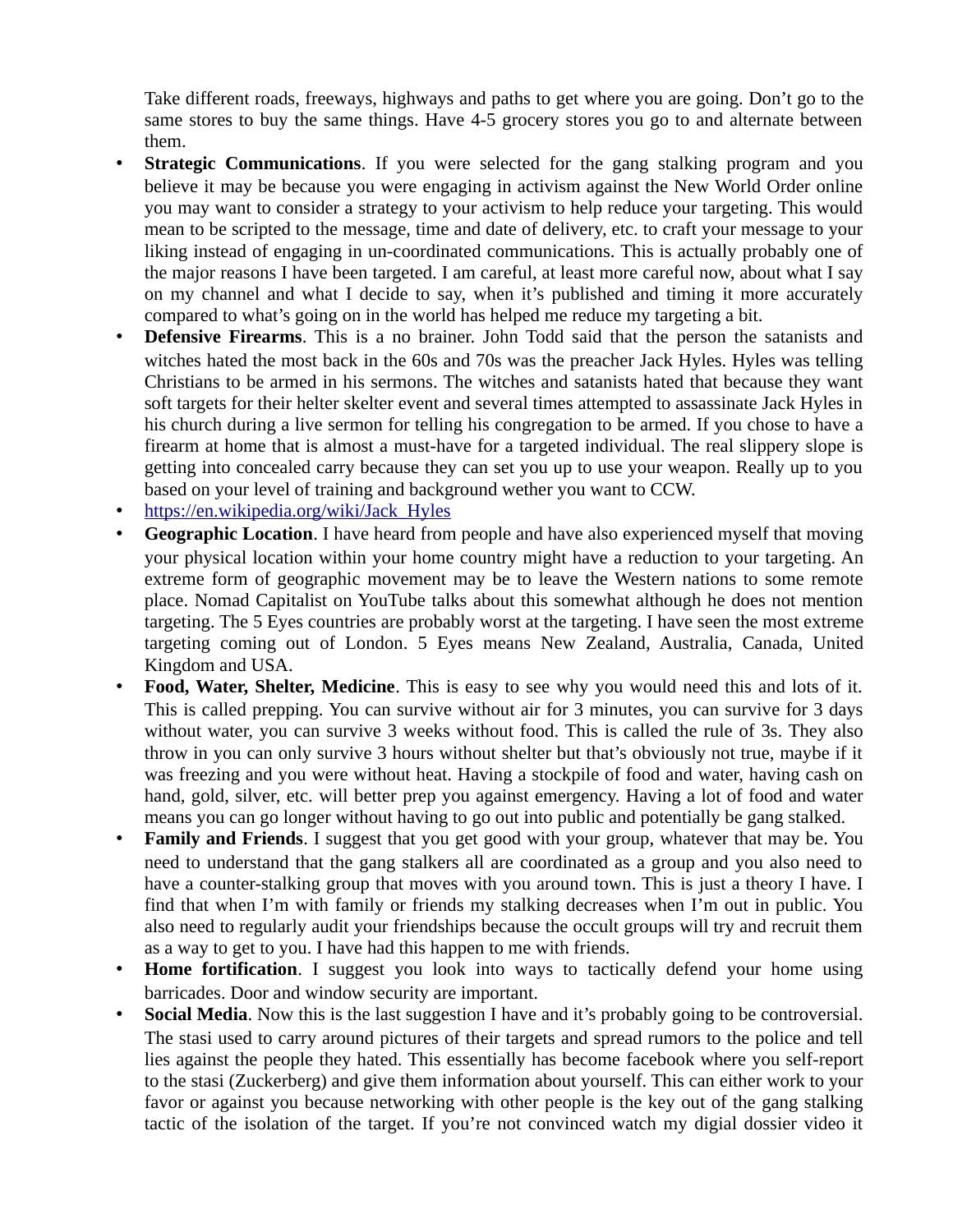might change your mind. I suggest you don't use discord because the FBI monitors it. I would suggest using the Telegram application and just having a group channel or DM (direct message) instead of using Facebook.

• **Do Not Go to Psychiatric Services**. Now I'm not saying do not tell people about this because if you obviously would show them the brain weapons presentation by James Giordano who is a US Pentagon employee it would be obvious to them something is actually going on that is real and substantial. What I'm saying is that you should not approach the medical community about your targeting because psychiatrists and psychologists in the majority Western Nations were responsible for covering up this gang stalking program in the hospitals and psychiatric institutions (medical prisons), many of them occultists, and many of them direct descendants of the people who pulled off the MK-Ultra mind control program and experimentation. MK-Ultra was admitted under president Clinton. The people working in these care facilities and psych hospitals are in on it and attempt to cover up the damage done by the program on targets. This is especially relevant to people who receive neurological torture from an unknown remote location.